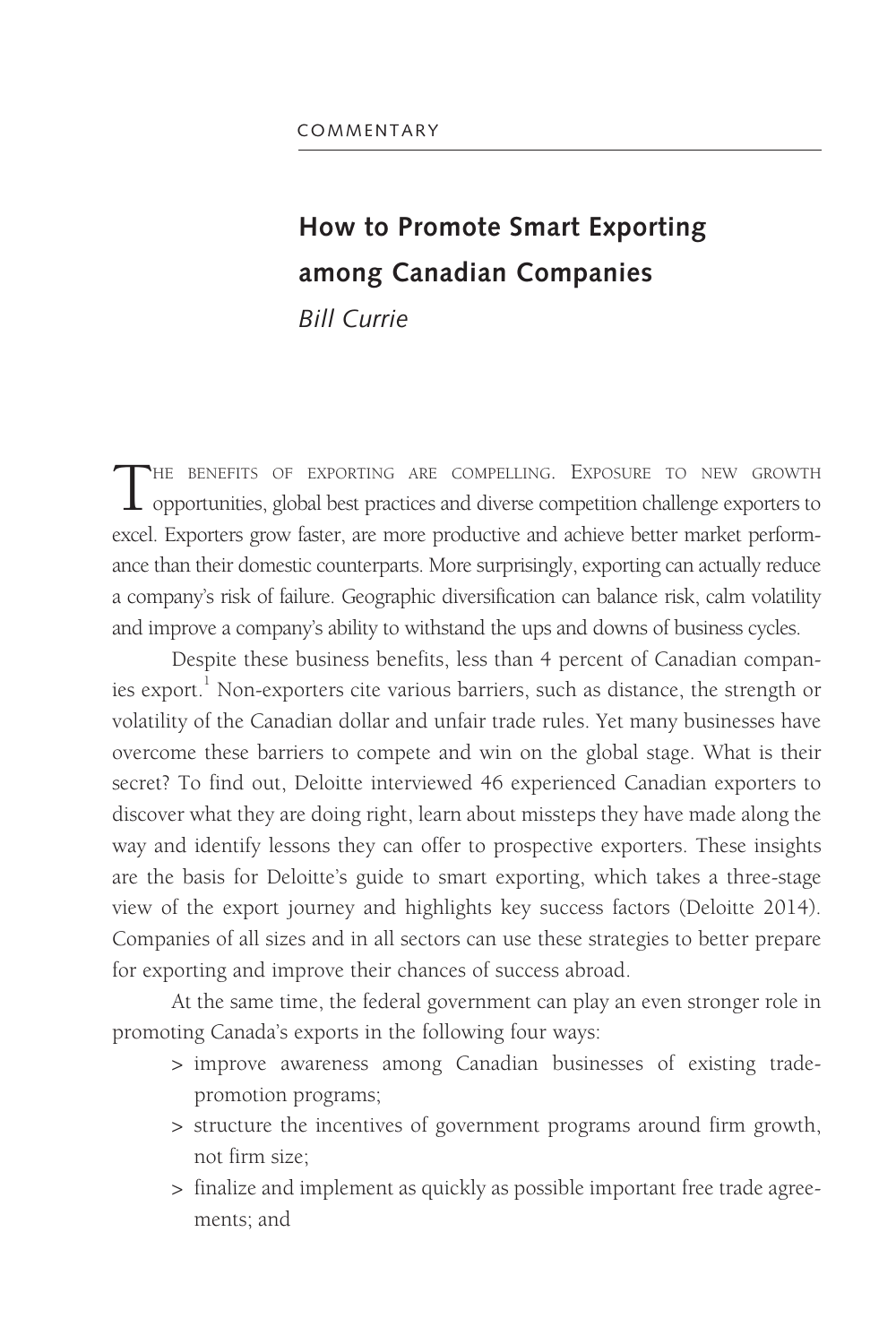> promote the Canadian tourism industry to bring more foreign visitors to Canada.

# **A Three-Stage Guide to Smart Exporting**

#### **Stage 1: Think like an exporter**

PROSPECTIVE EXPORTERS NEED TO START BY ADOPTING A NEW MINDSET AND THINKING<br>globally. They need to expand their vision, seek new perspectives and refocus resources outward to position their companies for success in the competitive global marketplace.

#### *Reflect: Is exporting for me?*

Any fledgling exporter needs to determine its value proposition and specialize around it. This could be something tangible, such as an innovative product, or intangible, such as outstanding customer service. Canadian companies should look globally to determine whether they have a compelling product or service by benchmarking themselves against international competitors in areas that are differentiators, such as quality, delivery time, customer service and efficiency. If a firm is struggling to identify a compelling value proposition, it might be premature for it to venture into export markets. Many exporters develop and refine their value proposition over time, finding strengths outside their perceived key competency.

Prospective exporters should be prepared to invest in new capabilities and skills in order to thrive in new markets. Exporting is not limited to large, resource-rich companies. In fact, 89 percent of Canadian exporters are small and medium-sized enterprises.<sup>2</sup> Smart exporters can overcome size and capital constraints, but a critical step is selecting the right people to build their businesses and ensuring organizational commitment.

Many companies recruit talent to match their target market. They hire for language skills and mobility, seeking employees who can lead, communicate and operate within the local market's cultural and business practices. Furthermore, organization-wide commitment is essential — not only to support the investments required, but also to obtain financing to fund the export activity. Banks and creditors build positive relationships with companies that invest in long-term export strategies, not just short-term transactional business.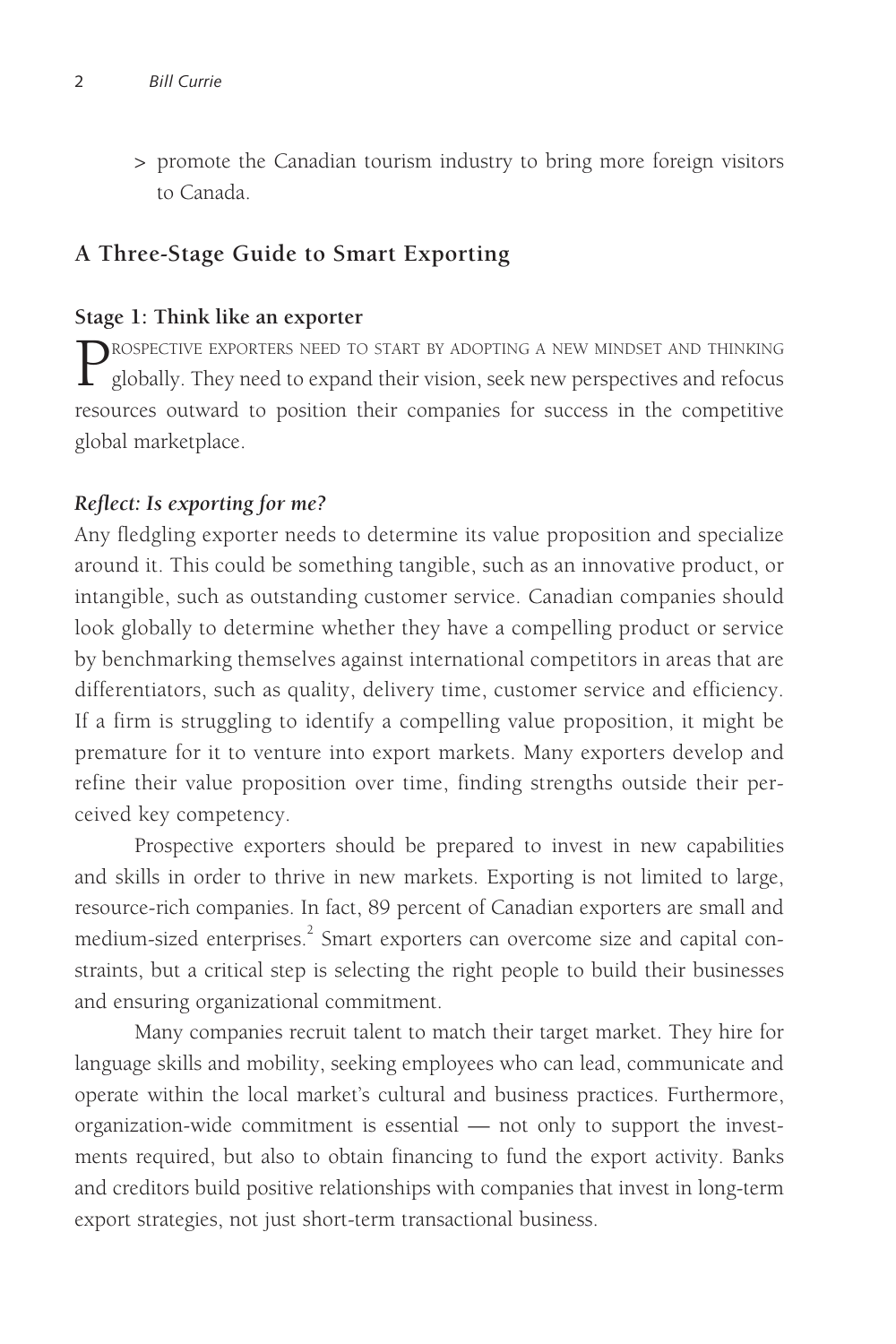#### *Explore: Do I have all the facts?*

Many inexperienced exporters act on simplistic or incorrect assumptions about markets, risks and regulatory restrictions, only to see their export efforts fail. Therefore, to prepare for exporting, companies need to gather information and learn from others' experiences. Companies should base their exporting decisions on a thorough assessment of the market environment, as entering the wrong market can be costly. In addition to demand size and growth, companies should consider market characteristics such as customer sophistication, brand loyalty, competitive pressure and regulatory risks and constraints. One valuable source of free information is the Canadian Trade Commissioner Service, which has staff in more than 150 markets worldwide and offers market intelligence and advice to help Canadian businesses succeed abroad.

Of course, no amount of market research can replace learning from the experiences of other exporters and people on the ground in local markets. Our interviewees said that talking to other exporters was essential. Customers and suppliers already operating in a market can share local insights, facilitate referrals and serve as anchors during market entry. Finally, companies that engage with foreign competitors and industry players often learn about new technologies or find partnership opportunities.

To connect new and experienced exporters, organizations such as Canadian Manufacturers and Exporters (CME) and the Business Development Bank of Canada (BDC) offer forums and programs such as QG100, a network of chief executive officers who help one another seize global opportunities by sharing knowledge and export strategies.

#### **Stage 2: Become an exporter**

The first year of exporting is often particularly challenging — in part because Canadian companies often make the mistake of trying to do business in new markets the same way they do business in Canada. By preparing thoroughly and building business relationships over time, new exporters can lay the groundwork for sales and success.

#### *Promote: How do I reach customers?*

New Canadian exporters should remember that likely they are an unknown quantity in foreign markets. They need to build trust and establish their reputation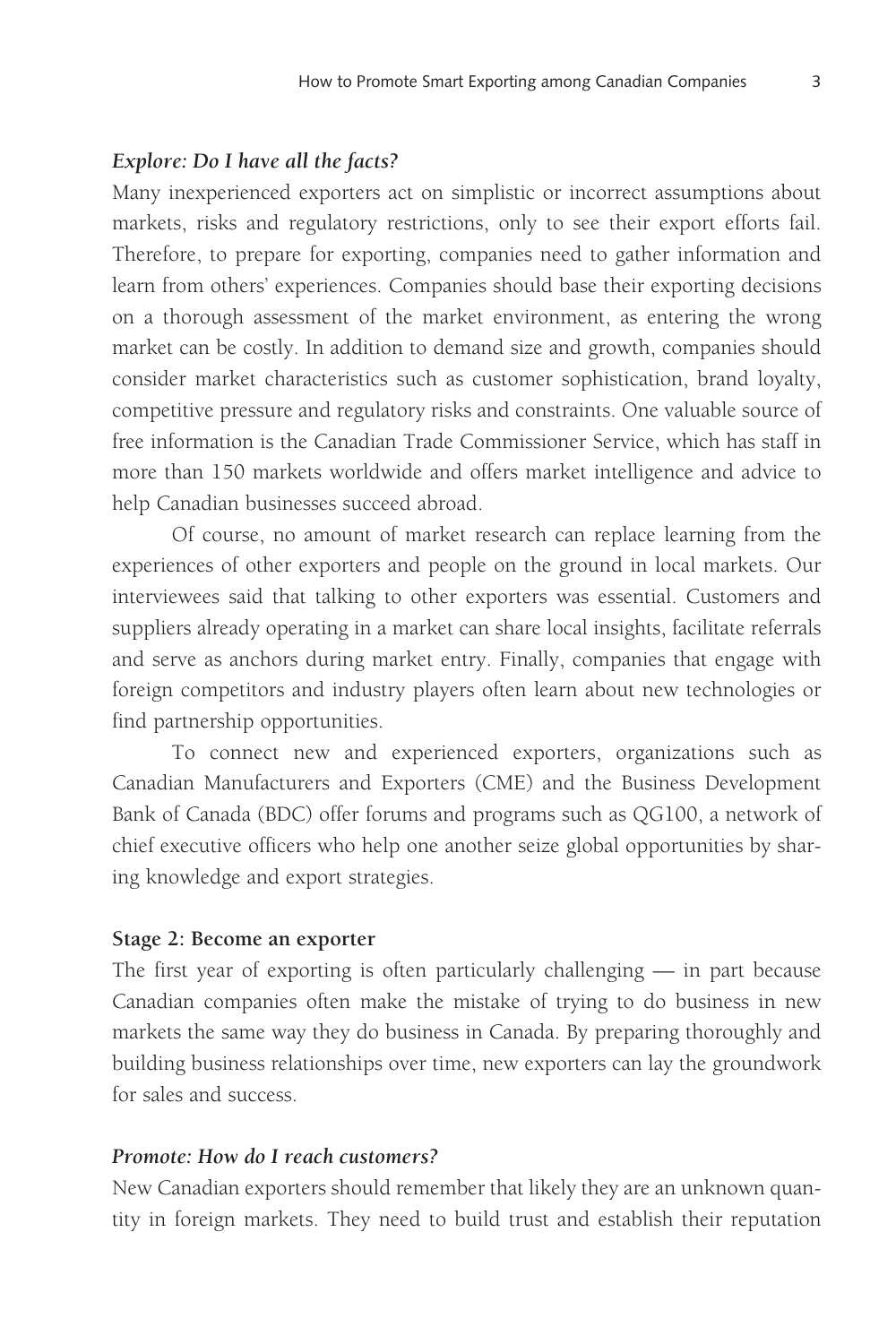by demonstrating a long-term commitment and by being available to potential customers. Trade shows allow exporters to improve their visibility and credibility, enhance their understanding of the market and meet customers, potential partners, distributors and competitors.

One of the greatest challenges new exporters face is convincing customers of their capabilities. Already, however, 28 percent of Canadian manufacturers produce goods that are used as inputs for exports, and another 23 percent produce goods that are exported as-is by their Canadian customers (Industry Canada 2012, table A3). Reputable anchor customers can help companies establish global credentials and provide business referrals to their international branches or to customers and suppliers in their network.

## *Localize: How do I engage customers?*

The business leaders Deloitte interviewed were united in their belief that exporters need to invest in localization by understanding and adapting to the target market's culture, business practices and customers' needs. For instance, exporters should ensure they meet technical, safety and regulatory requirements of the local market and obtain product approvals and certifications.

Most markets place a high value on relationships, and exporters should determine what local representation is required. For instance, companies that serve a small number of large international customers might find they do not need much local support. In industries where distribution networks are important, however, partnering with trusted local distributors can help exporters bridge cultural and communication barriers and get their products to market efficiently. Some companies might choose to establish their own mobile sales team that understands their customers' culture and language. In many cases, companies might need a physical presence in local markets, although local offices do not need to be permanent and can be scaled up or down in response to market needs.

## *Protect: How do I manage risks?*

The global market offers many potential opportunities, and investing in rigorous due diligence is one of the best decisions any prospective exporter can make. Exporters that are prepared understand their risk tolerance, set reasonable risk thresholds against which they evaluate their options and refresh their risk tolerances accordingly. Furthermore, exporters should look for ways to share the risk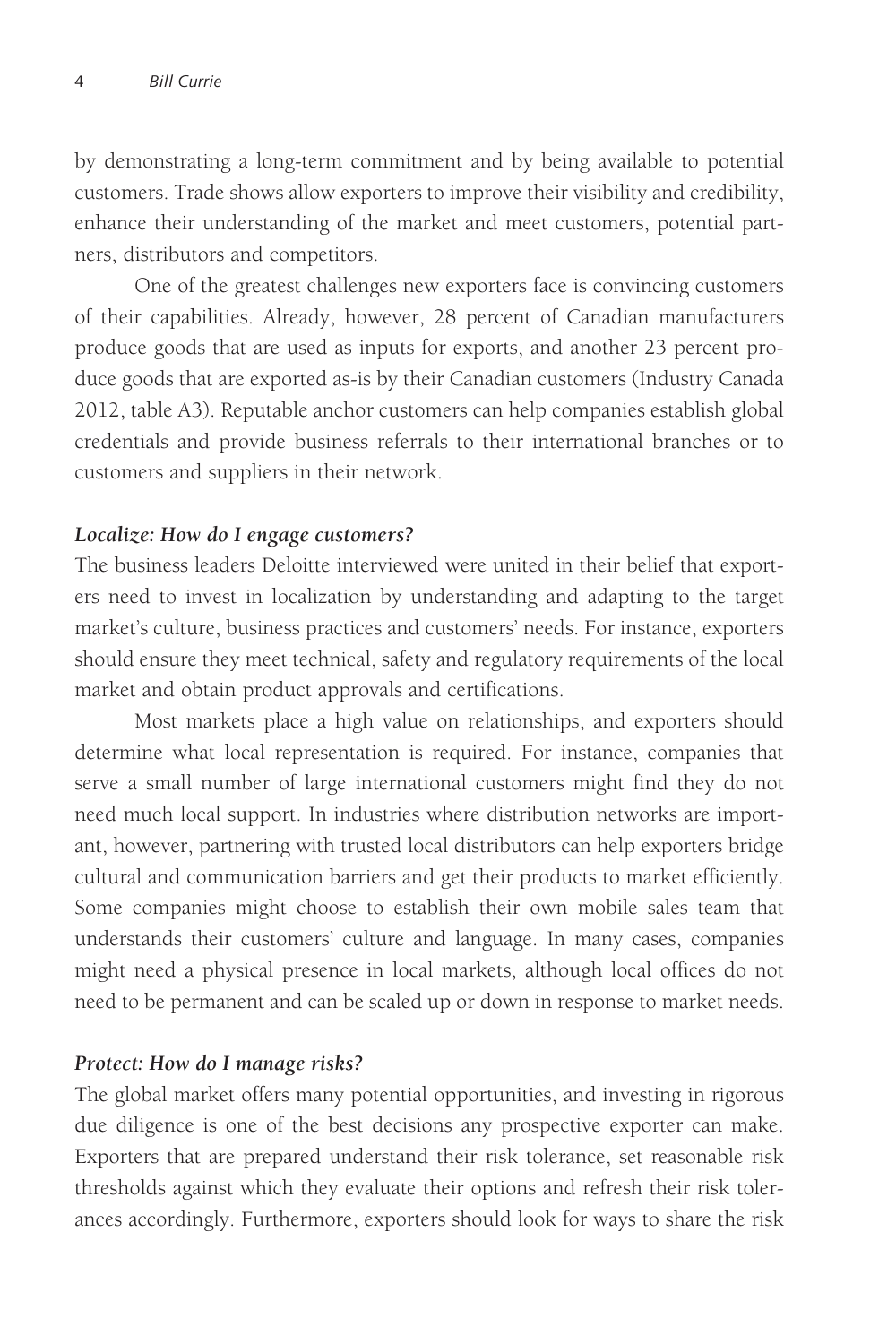with their business partners through supply and pricing arrangements, currency adjustment agreements and contractual stipulations and joint investments.

Exporters sometimes make the mistake of expanding too quickly. Large new contracts can lead to demand shocks and production challenges, and the resulting volatility can damage credibility with partners and creditors. Businesses should manage their growth carefully, stagger their exploration of new markets and slowly scale up their local presence in foreign markets.

It is vital that exporters vet new business partners, using a consistent process that includes meeting in person. Export Development Canada (EDC), which provides credit guarantees for foreign buyers, can help companies vet buyers and provide intelligence on country risk. Trade commissioners also maintain lists of reputable businesses in each foreign market. Exporters should learn who the players are in the local market — including tax and customs agencies and other regulators. Understanding their customers' customers can also help companies gain better visibility down the value chain.

#### **Stage 3: Win as an exporter**

Canadian exporters that transform themselves to serve foreign customers not only gain new growth markets, they also benefit from exposure to new technologies, business practices and standards. By absorbing what they learn and continuously improving, exporters can reinvent themselves and become highly productive, competitive players on the global stage.

## *Reinvent: How can I strengthen my business?*

Successful exporters look to foreign competitors to find new ways to stay on top of market trends and shifting global benchmarks. Exporters learn through from exposure to foreign businesses, ideas and practices, and they can use that knowledge to become more flexible, agile and innovative, thus improving not only their own offerings but also the technology maturity of their industry in Canada. Mistakes happen along the way, and they can be discouraging, but successful exporters use their mistakes to develop best practices and disseminate them throughout their organization.

#### *Collaborate: How can I sustain growth?*

Moving into international markets creates new opportunities for companies to collaborate with customers and business partners. As one example, site visits by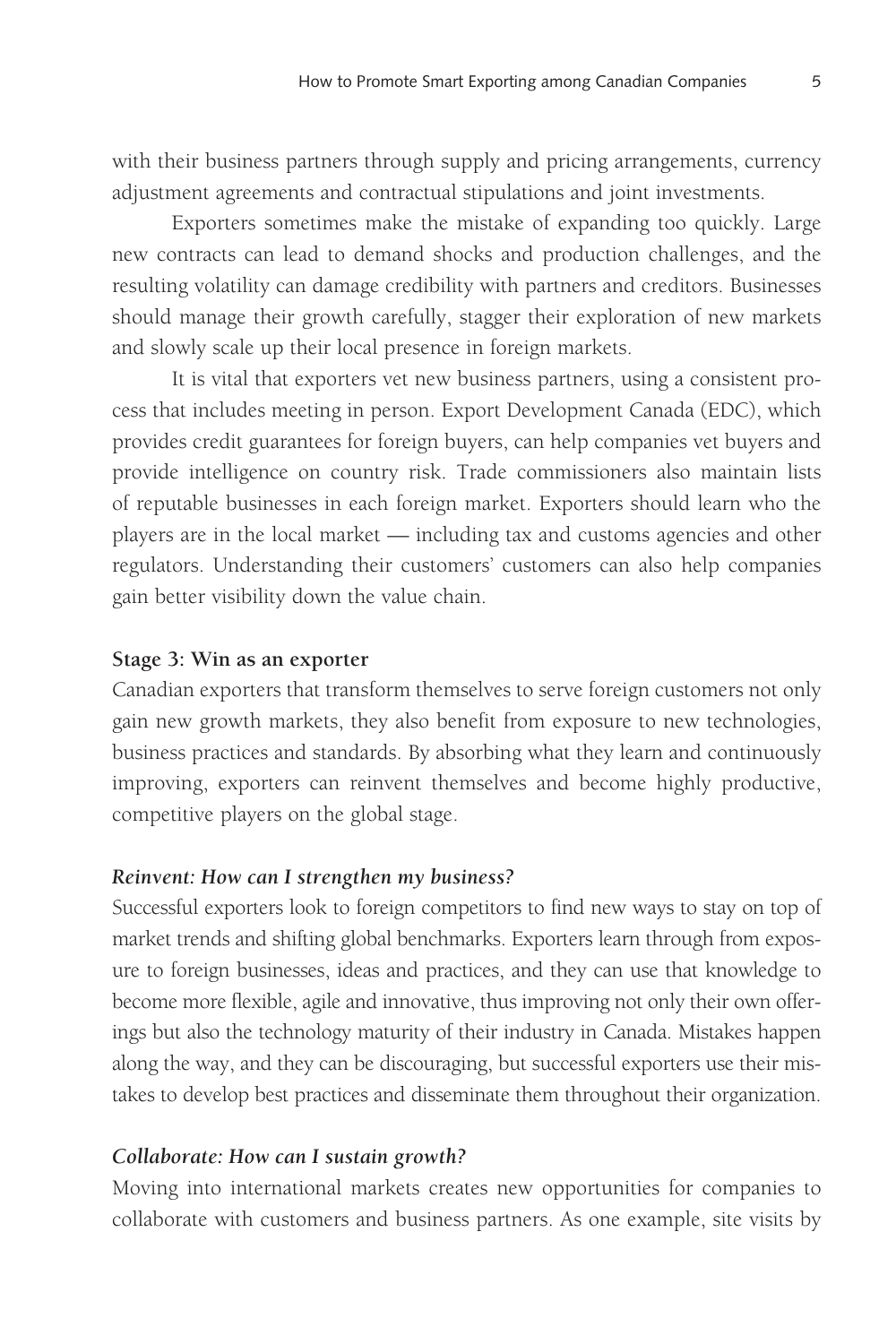foreign customers or technical personnel can generate feedback to improve the quality of products and processes. Foreign customers and partners offer Canadian companies the opportunity to jointly innovate and pilot new technologies and products. As Canada's risk appetite for commercializing innovations is often lower than that of other markets, exporters sometimes find it easier to obtain funding and to develop and pilot products in other markets by working with foreign partners. Companies that successfully test technologies abroad are then able to deploy them in Canada.

Successful exporters often use partnerships to achieve scale by expanding the market connections and talent available to them. Partnering with foreign companies can help smaller exporters build a global network that can compete with large multinationals, while partnering with educational institutions and distributors can help them acquire talent and expand their capabilities.

# **Recommendations**

IN RECENT YEARS, THE FEDERAL GOVERNMENT HAS MADE SIGNIFICANT PROGRESS<br>in promoting Canadian exports and reducing trade barriers, yet Canadian n recent years, the federal government has made significant progress exporters (and companies considering exporting) continue to feel unsupported. To help Canada build an export nation, Deloitte offers these four recommendations:

## **Improve awareness of export support programs**

Many Canadian companies do not use the export support programs available. For instance, only 20 percent of Canadian exporters are aware of EDC.<sup>3</sup> The Canadian Trade Commissioner Service, BDC and a large number of industry associations also provide a range of programs to help exporters, including mentorship and networking opportunities, yet many companies are unaware of them. Government and organizations should work together to improve the visibility and accessibility of their export-promotion programs and consolidate the available information to minimize the confusion and burden for businesses seeking support. The government's new "Go Global" export workshops, whose aim is to provide small- and medium-sized enterprises with information and tools to take advantage of export opportunities, are a step in the right direction.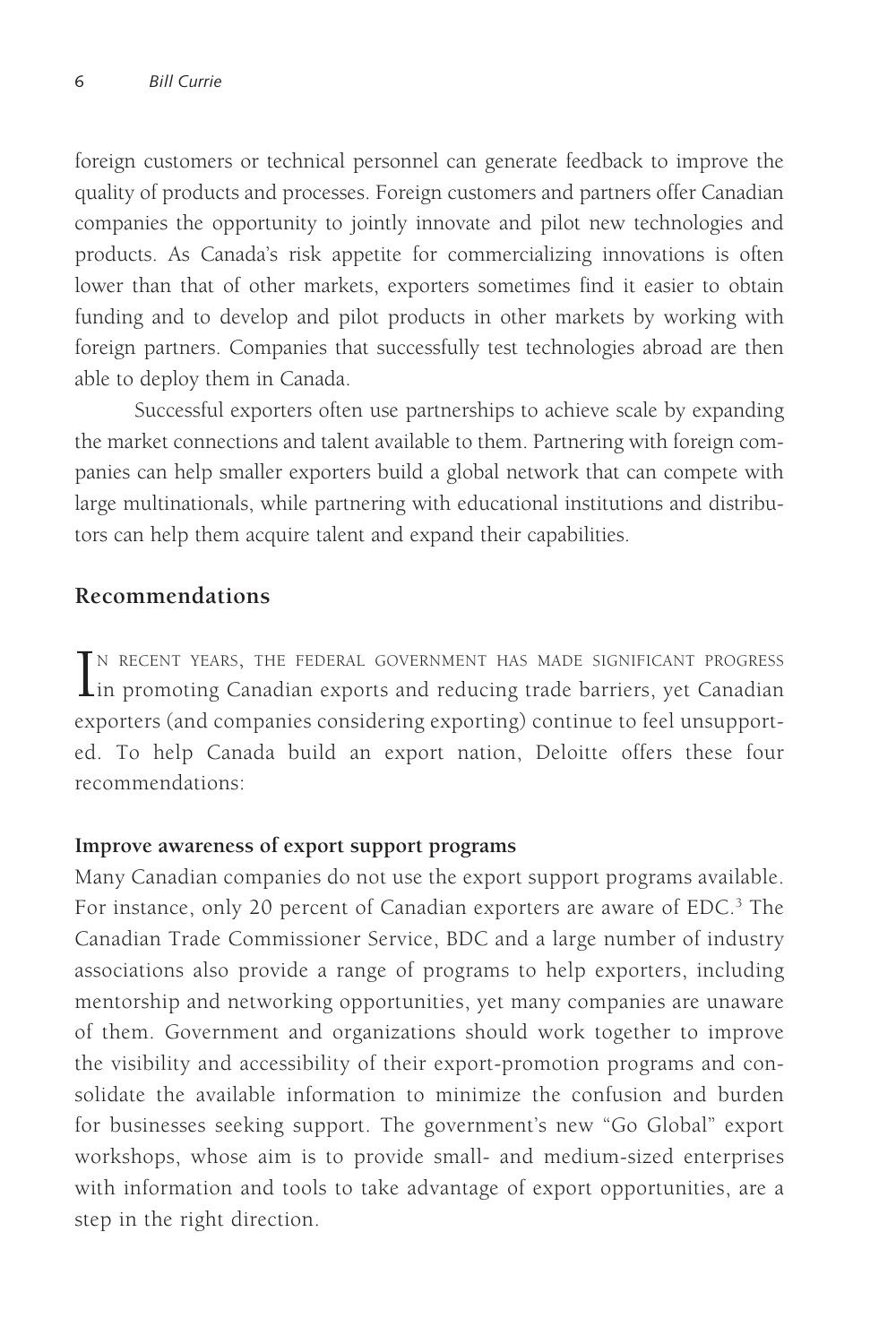#### **Structure business tax incentives around growth, not size**

Many federal and provincial business tax regimes and financial support programs heavily favour small businesses. This creates disincentives to grow too large. For example, Scientific Research and Experimental Development credits are significantly higher for small companies than for large ones. Yet Deloitte's research finds that small companies are no more likely to drive growth than are their larger peers. Replacing size-based qualification criteria with ones that reward growth would encourage more Canadian businesses to expand through exporting.

#### **Continue to identify and negotiate free trade agreements**

With rapid growth taking place in emerging economies, Canada must continue to reduce its reliance on the US market and expand linkages with other trading partners. The federal government should prioritize finalizing and implementing large-scale trade deals with the European Union (CETA) and with the Trans-Pacific Partnership (TPP) as well as concluding high-potential agreements with emerging market countries, such as India. These agreements are critical to boosting Canadian participation in the economies that will drive future global growth. The federal government should also implement postagreement commercialization frameworks that measure the success of signed free trade agreements and track progress toward specified targets.

# **Bring more foreign visitors to Canada**

Canada's tourism industry is a powerful export driver. In a 2013 report, it was found that a 1 percent increase in international arrivals would generate \$817 million in increased exports in the two following years (Deloitte 2013). To promote tourism, the federal government should reform the air travel sector and visa issuance to ensure that Canada is an affordable, hassle-free destination. With these changes, Canada could increase both foreign visitors and Canadian exports.

# **Conclusion**

CANADA'S PRODUCTIVITY AND COMPETITIVENESS ARE CLOSELY LINKED TO THE STRENGTH of its exports. Helping Canadian companies succeed abroad would bring direct benefits to these businesses and even greater benefits to the country.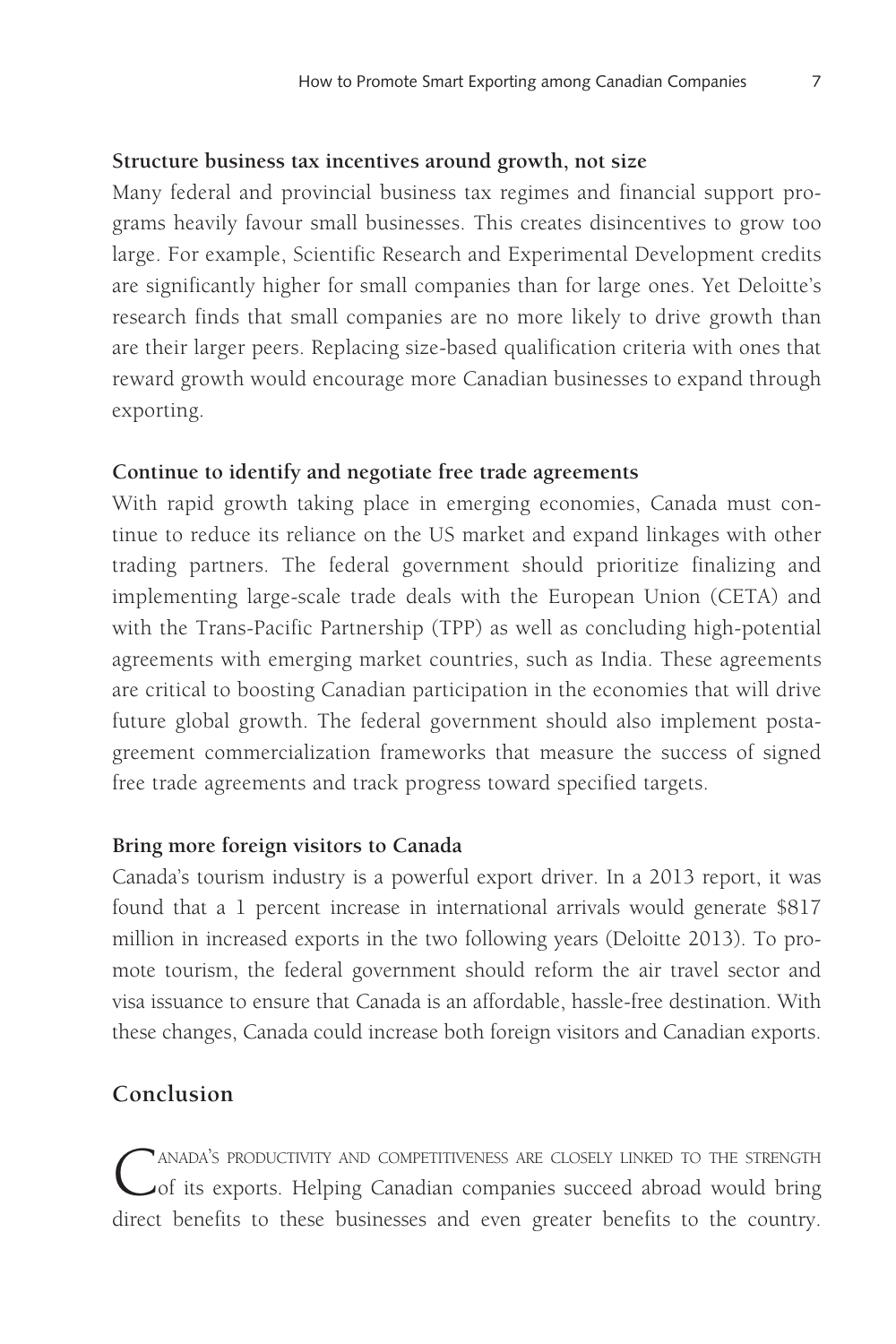Governments can support Canada's exporters by building infrastructure conducive to trade and opening opportunities for businesses to grow. But governments cannot do it alone; business leaders must also take action. They can begin by adopting a global mindset, seeking information and perspectives from others for the future of their companies.

The advice offered here distils the perspectives of some of Canada's most successful exporters, but it is just a start. Companies and markets differ. Therefore, by engaging in conversations with other businesses that have succeeded in exporting to their target market, companies can improve their own chances of succeeding.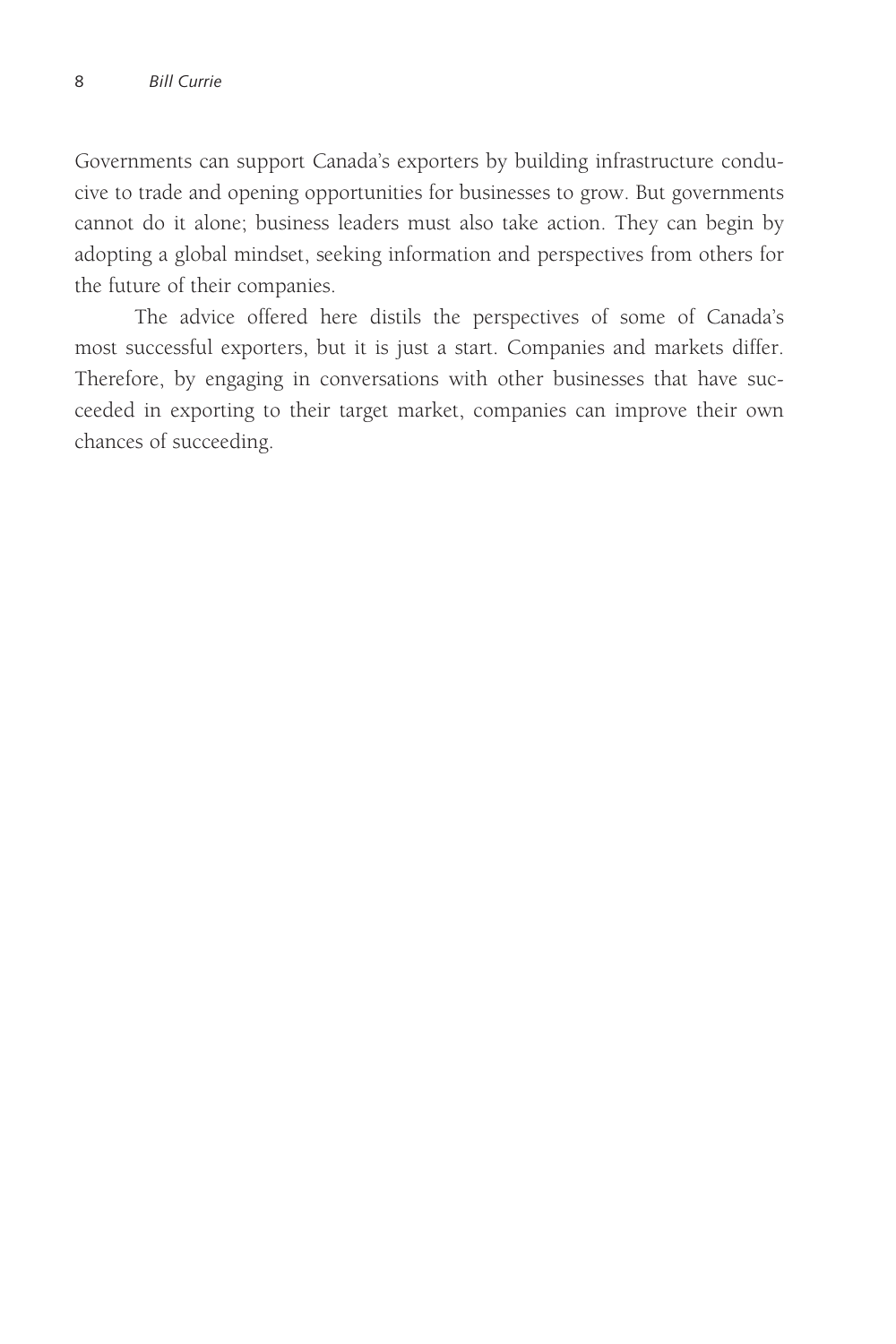# Notes

- 1. Deloitte calculations based on data provided by Export Development Canada.
- 2. Deloitte calculations based on data provided by Export Development Canada. It is important to keep in mind that, despite their large number, small and medium-sized enterprises are responsible for a much smaller share of the total value of Canada's exports.
- 3. Deloitte, interview with Export Development Canada (2014).